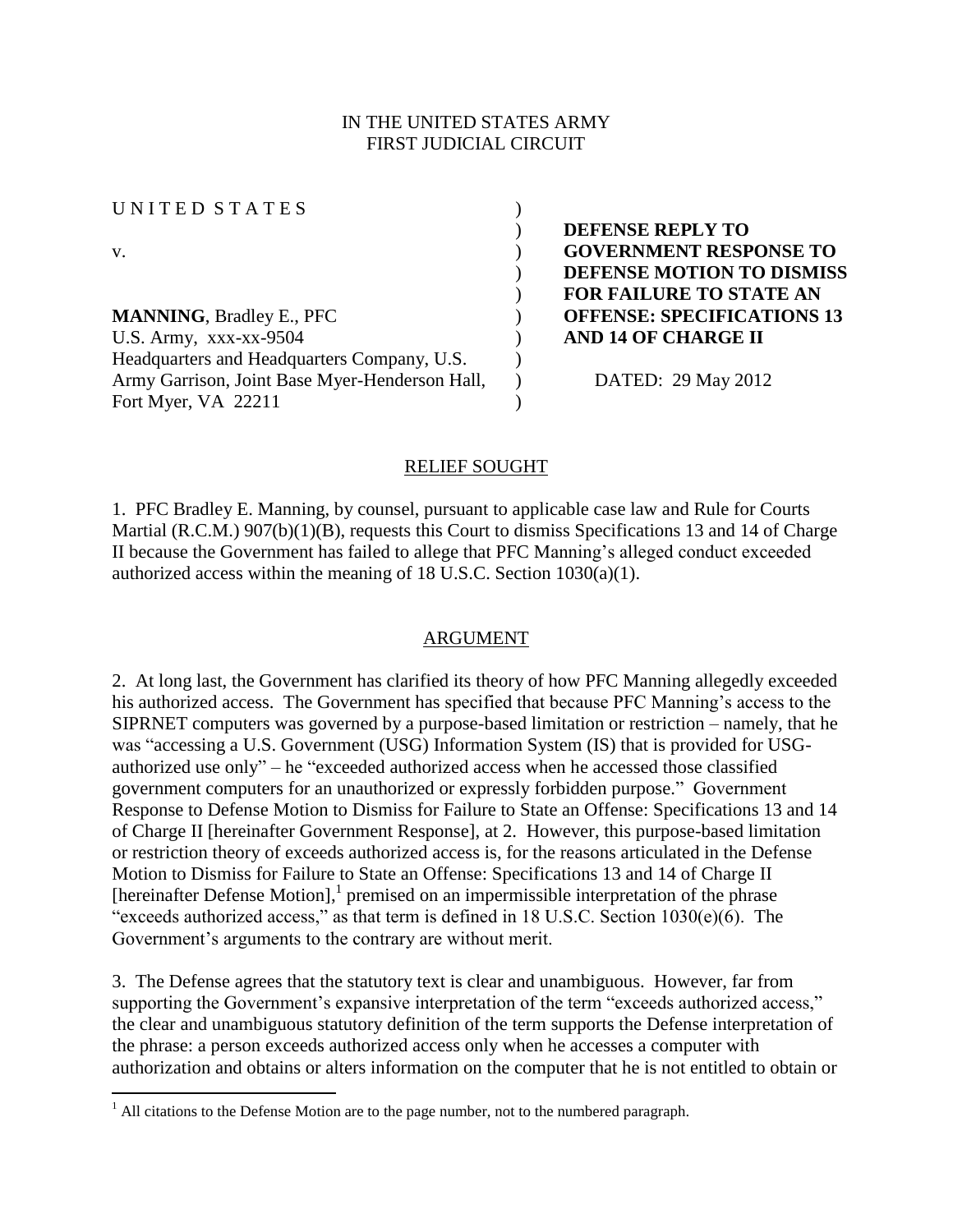alter. Indeed, the Government has not cited any case finding that the clear and unambiguous meaning of the phrase supports the Government's expansive interpretation.

4. To the extent this Court concludes that the language of Section  $1030(e)(6)$  is ambiguous, the legislative history of Section 1030(e)(6) and of Section 1030 as a whole supports the Defense's interpretation of "exceeds authorized access." The Government's assertion to the contrary is incorrect.

5. Moreover, the case law interpreting the phrase "exceeds authorized access" overwhelmingly supports the limited interpretation of that phrase advocated by the Defense. The cases relied on by the Government are poorly reasoned and incorrectly decided. The Government's attempt to distinguish this case from the many cases adopting the limited interpretation is entirely meritless.

6. Additionally, the Government is incorrect that the rule of lenity is inapplicable in this case. Even assuming, as the Government asserts, that application of the rule of lenity requires a "grievous ambiguity," that standard is clearly met here.

7. Finally, the Government fundamentally miscomprehends the Defense's discussion of vagueness. The Government erroneously focuses on PFC Manning's standing to assert a voidfor-vagueness challenge when no such challenge was raised by the Defense Motion. The Government's misunderstanding must not distract this Court from addressing the Defense's actual argument that, as a matter of statutory construction, the fact that the Government's interpretation would render one provision of Section 1030 unconstitutionally vague provides yet another reason why the Government's interpretation should be rejected and the Defense's interpretation should be adopted. $^{2}$ 

## **A. The Clear and Unambiguous Language of 18 U.S.C. Section 1030 Supports the Interpretation Advocated by the Defense**

8. In its Response, the Government asserts that "the plain language of the statutory text clearly supports the Government's theory or interpretation of 'exceeds authorized access.'" Government Response, at 3. The Government does not cite a single case for this unequivocal assertion.

9. Additionally, the Government's desperate attempt to pin its interpretation on one word in the statutory definition  $-$  "so"  $-$  is without merit. That argument received full consideration by the en banc Ninth Circuit, at both oral argument and in its written opinion in *United States v. Nosal*  (*Nosal III*), 676 F.3d 854 (9th Cir. 2012) (en banc), and was squarely rejected. The principal cases upon which the Government relies, *United States v. John*, 597 F.3d 263 (5th Cir. 2010), and *United States v. Rodriguez*, 628 F.3d 1258 (11th Cir. 2010), do not provide any support for the Government's heavy reliance on "so." In short, the only case to accept the Government's reliance on that one word was the panel majority in *United States v. Nosal* (*Nosal I*), 642 F.3d

 $\overline{a}$ 

<sup>&</sup>lt;sup>2</sup> The Government offers no response to the Defense argument that overwhelming academic commentary supports the Defense's interpretation of the phrase "exceeds authorized access." Thus, the Government apparently does not dispute that, should this Court rule in favor of the Government on this issue, it would be ruling contrary to the established view of several computer crime scholars, including Professor Orin Kerr.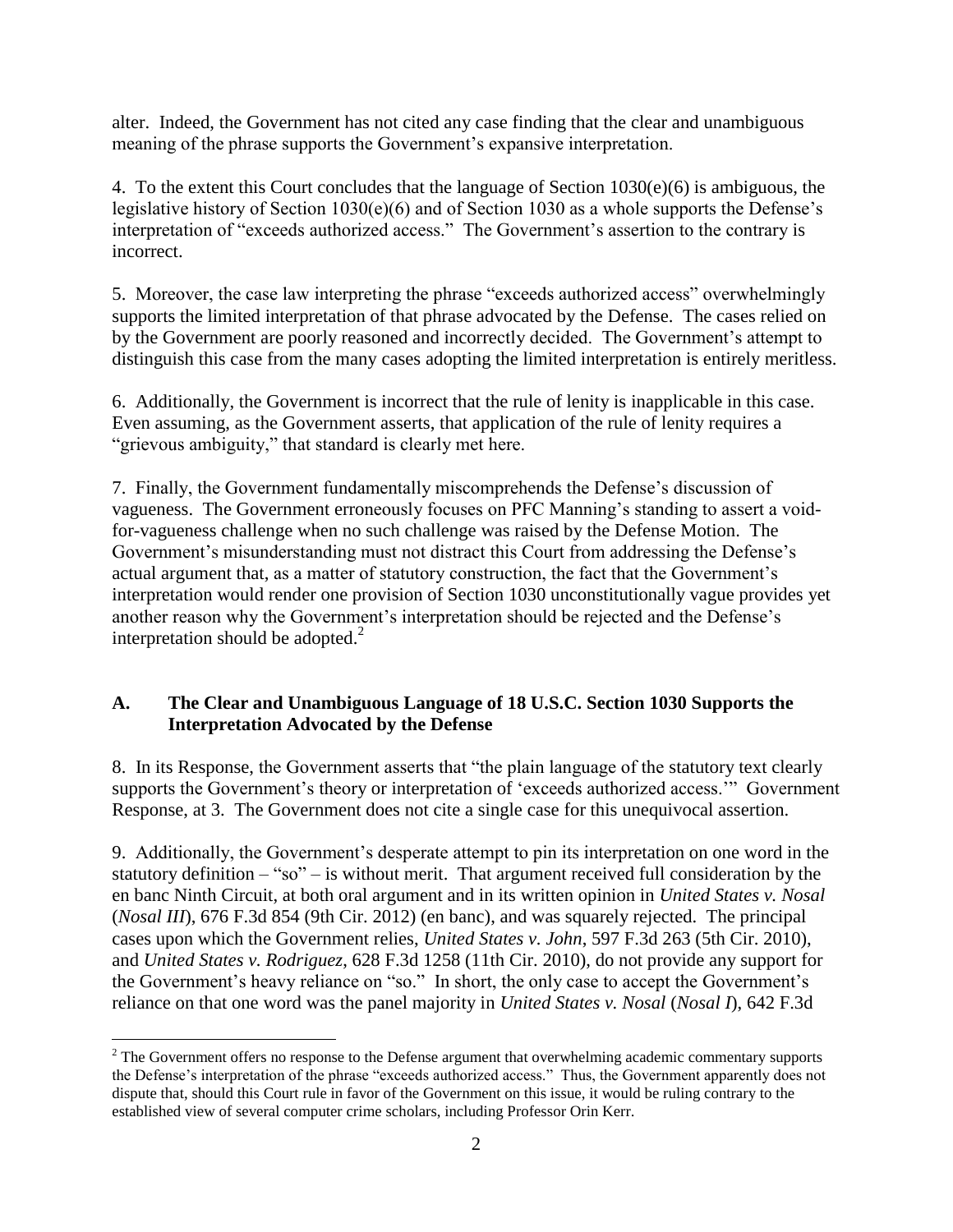781 (9th Cir. 2011), and that decision was promptly rejected by the en banc Ninth Circuit in *Nosal III.* Moreover, the Defense's interpretation of the phrase "exceeds authorized access" does not, as the Government asserts, read the word "so" out of the statute. Rather, it is the Government's interpretation that requires the Court to rewrite the clear and unambiguous text of Section 1030(e)(6) by unjustifiably ascribing an expansive meaning to the simple word "so."

10. Finally, the Government simply ignores the Defense argument that the language of the specifications in this case further demonstrate that the language of Section 1030(e)(6) is clear and unambiguous. The Government's inability to effectively respond to this argument is yet additional evidence that the Government's argument regarding the clear and unambiguous language is meritless.

11. Therefore, this Court should determine that the clear and unambiguous language of Section 1030(e)(6) supports the Defense's proposed interpretation of the phrase "exceeds authorized access."

12. As an initial matter, the Government does not cite a single case for its assertion that the clear and unambiguous language of Section 1030(e)(6)'s definition of the phrase "exceeds authorized access" supports its interpretation. *John* and *Rodriguez*, the two cases upon which the Government principally relies, offer no such support, as neither case referred to Section 1030 as "clear" or "unambiguous." The Government's lack of citation speaks volumes about the weakness of its position. In its Motion, the Defense cited numerous cases supporting its contention that the clear and unambiguous language of Section 1030(e)(6) mandates the more limited interpretation of "exceeds authorized access:" a person exceeds authorized access only when he accesses a computer with authorization and obtains or alters information on the computer that he is not entitled to obtain or alter. *See, e.g.*, *United States v. Zhang*, No. CR-05- 00812 RMW, 2010 WL 4807098, at \*3 (N.D. Cal. Nov. 19, 2010) ("Nonetheless, a plain reading of [\[S\]ection 1030\(e\)\(6\)'](http://www.westlaw.com/Find/Default.wl?rs=dfa1.0&vr=2.0&DB=1000546&DocName=18USCAS1030&FindType=L&ReferencePositionType=T&ReferencePosition=SP_71db000052462)s definition . . . compels a different conclusion. An individual 'exceeds authorized access' if he or she has permission to access a portion of the computer system but uses that access to 'obtain or alter information in the computer that [he or she] is not entitled so to obtain or alter.' As the court in *Norsal* [sic] explained, 'there is simply no way to read that definition to incorporate policies governing use of information unless the word alter is interpreted to mean misappropriate.'" (citations omitted)); *United States v. Aleynikov*, 737 F. Supp. 2d 173, 192 (S.D.N.Y. 2010) ("The Government's theory that the CFAA is violated whenever an individual uses information on a computer in a manner contrary to the information owner's interest would therefore require a departure from the plain meaning of the statutory text."); *Orbit One Commc'ns, Inc. v. Numerex Corp.*, 692 F. Supp. 2d 373, 385 (S.D.N.Y. 2010) ("The plain language of [Section 1030] supports a narrow reading. [Section 1030] expressly prohibits improper 'access' of computer information. It does not prohibit misuse or misappropriation."); *Shamrock Foods Co. v. Gast*, 535 F. Supp. 2d 962, 965 (D. Ariz. 2008) ("[T]he plain language of [Section]  $1030(a)(2)$ , (4), and (5)(A)(iii) target 'the unauthorized procurement or alteration of information, not its misuse or misappropriation.'"). In response, the Government asks this Court to hold that the clear and unambiguous meaning of Section 1030(e)(6) supports the expansive interpretation of the phrase, and it offers this Court no authority to support such an unwarranted step.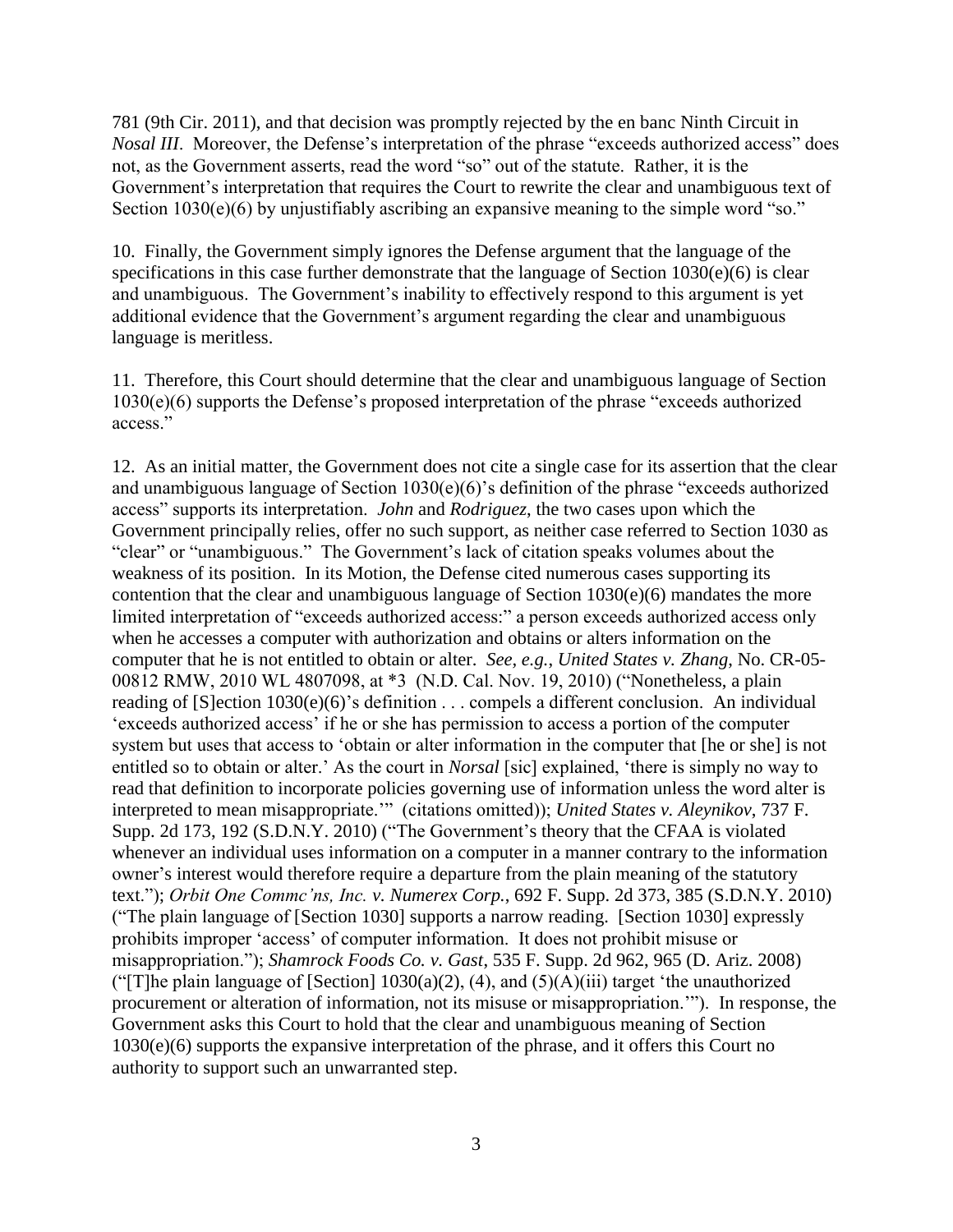13. Even more troubling is the Government's "so" argument.<sup>3</sup> The Government explains that, in its view, "so" has the following meaning: "'So' means '[i]n the state or manner indicated or expressed.' According to the Government, the presence of 'so' after 'entitled' in § 1030(e)(6) makes the definition unambiguous – an individual 'exceeds authorized access' when he or she obtains or alters information that he or she is not entitled to obtain or alter *in those circumstances*." Government Response, at 4 (citation omitted) (emphasis and alteration in original).

14. This interpretation of "so" was roundly rejected by the en banc Ninth Circuit in *Nosal III*. *See* 676 F.3d at 857-58. In the *Nosal III* oral argument in December 2011, the government argued that the use of the word "so" was critically important in the drafting and interpretation of the statute. Indeed, the government seemed to suggest that the entire interpretation of Section 1030 hinged on this two-letter word. The judges did not appear impressed with the government's argument, and they harped on what they saw as the government's strained interpretation of the word "so." At various points early in the argument, the judges expressed their concern:

I guess I'm not sure why that [interpretation of 'so'] is necessary . . . it's possible. Why can't you read the 'so' as applying to physical restrictions?

. . .

But that's not necessarily the case . . . where actually you do have physical access, you can do it but you're just not allowed to go there. You're not required to do any hacking, it's simply they say you are not authorized to go into that area. Why isn't that [interpretation of 'so'] possible?

. . .

 $\overline{a}$ <sup>3</sup> The Government's argument in this respect is essentially a cut-and-paste of the panel majority's decision in *Nosal I*:

The government contends that Nosal's interpretation of "exceeds authorized access" would render superfluous the word "so" in the statutory definition. We agree. "So" in this context means "in a manner or way that is indicated or suggested." *Webster's Third New Int'l Dictionary* 2159 (Philip Babcock Gove, ed.2002). Thus, an employee exceeds authorized access under  $\S 1030(e)(6)$  when the employee uses that authorized access "to obtain or alter information in the computer that the accesser is not entitled [in that manner] to obtain or alter." We decline to render meaningless a word duly enacted by Congress. *See Corley v. United States,* [556 U.S. 303, 129 S.Ct. 1558, 1566,](http://web2.westlaw.com/find/default.wl?mt=208&db=708&tc=-1&rp=%2ffind%2fdefault.wl&findtype=Y&ordoc=2025179291&serialnum=2018540889&vr=2.0&fn=_top&sv=Split&tf=-1&referencepositiontype=S&pbc=6D19C813&referenceposition=1566&rs=WLW12.04)  [173 L.Ed.2d 443 \(2009\)](http://web2.westlaw.com/find/default.wl?mt=208&db=708&tc=-1&rp=%2ffind%2fdefault.wl&findtype=Y&ordoc=2025179291&serialnum=2018540889&vr=2.0&fn=_top&sv=Split&tf=-1&referencepositiontype=S&pbc=6D19C813&referenceposition=1566&rs=WLW12.04) ("[O]ne of the most basic interpretive canons [is] that a statute should be construed so that effect is given to all its provisions, so that no part will be inoperative or superfluous, void or insignificant." (internal quotation marks and alteration omitted)). Because the statute refers to an accesser who is not entitled to access information in a certain manner, whether someone has exceeded authorized access must be defined by those access limitations. The plain language of the statute supports the government's interpretation."

*Nosal I*, 642 F.3d at 785-86. This argument was emphatically rejected by the overwhelming majority of the en banc Ninth Circuit in *Nosal III*. *See* 676 F.3d at 857-58.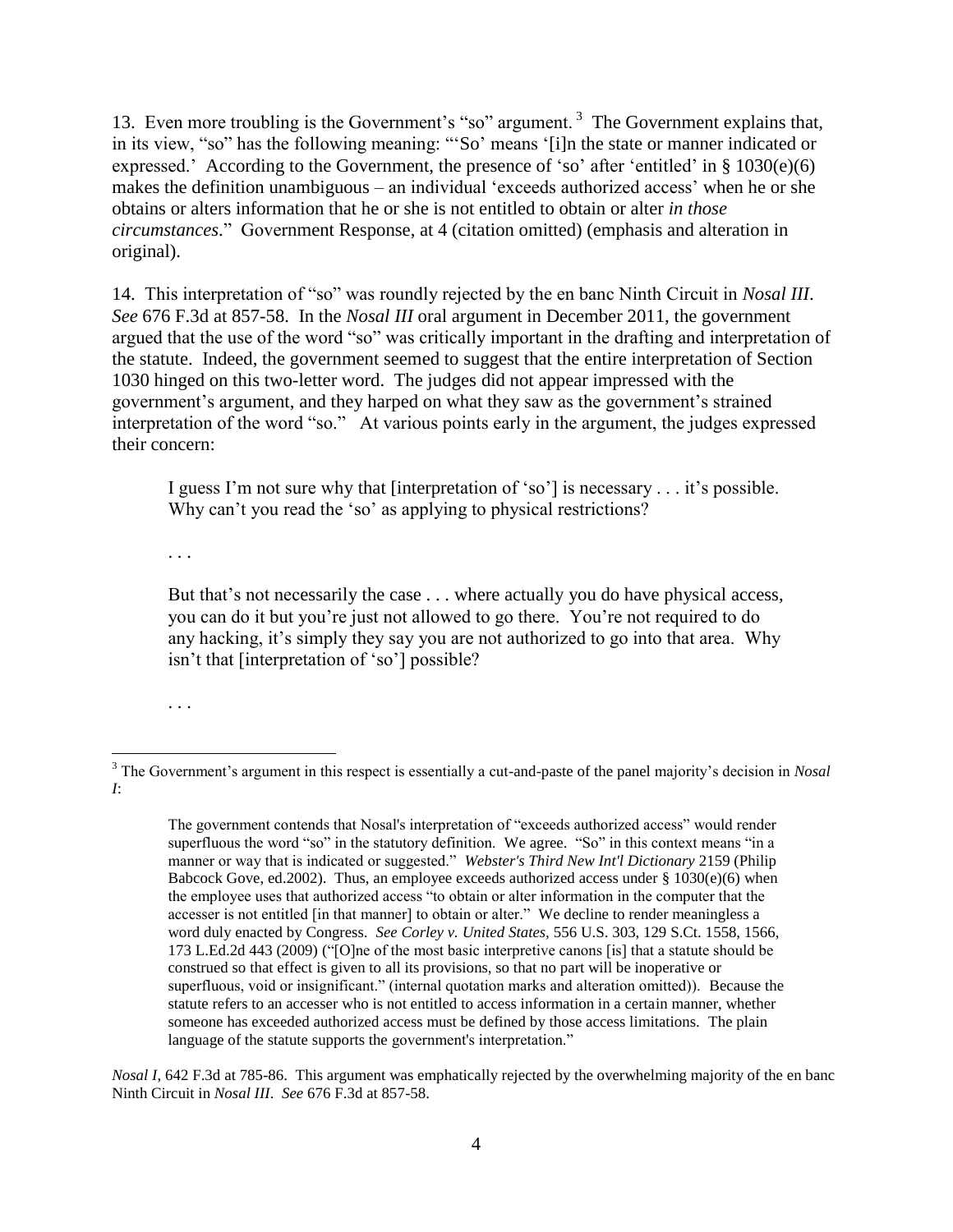But if you're not permitted . . . and you do it anyway . . . you're not allowed to go there. And if you do, you're violating . . . the restrictions in which case, you are doing it . . . . I don't know why that isn't just . . . . I don't know why that doesn't give effect to the word 'so' just as you would if you were accessing it with an improper motive.

. . .

But that's not the question. The question is not whether you could do better job of drafting, the question is whether this is a necessary meaning  $[of 'so'] \dots Now$ the fact that it could have been better drafted . . . I go back and read some of my opinions from 20 years ago and I have a bunch of words I wished I'd left out. Every time you go back and redraft something you say, "oh god what was I thinking of." But unless it's necessary [to interpret 'so' as you suggest], then it seems to me that the answer you have to give is "That's a possible interpretation." Once we're in the world of possible interpretation, aren't we then required by the rule of lenity to adopt the one that sweeps in the least number of people?

Oral Argument at 5:29, 6:24, 7:46, 8:41, United States v. Nosal, 676 F.3d 854 (No. 10-10038), *available at* http://www.ca9.uscourts.gov/media/view\_video\_subpage.php?pk\_vid=0000006176. This skepticism fermented into outright rejection in the en banc majority opinion:

The government's interpretation would transform the CFAA from an anti-hacking statute into an expansive misappropriation statute. This places a great deal of weight on a two-letter word that is essentially a conjunction. If Congress meant to expand the scope of criminal liability to everyone who uses a computer in violation of computer use restrictions – which may well include everyone who uses a computer – we would expect it to use language better suited to that purpose.

676 F.3d at 857.

15. Moreover, *John* and *Rodriguez* do not support the Government's heavy reliance on "so." For one thing, neither case gave any indication that the word "so" was critical to the holding. For another thing, at least one of these courts – the *Rodriguez* Court – mistakenly omitted the word "so" from its quotation of Section 1030(e)(6): "The Act defines the phrase 'exceeds authorized access' as 'to access a computer with authorization and to use such access to obtain or alter information in the computer that the accesser is not entitled to obtain or alter.'" 628 F.3d at 1263 (quoting 18 U.S.C. § 1030(e)(6)) (mistakenly omitting word "so" between "entitled" and "to"); *see* 18 U.S.C. § 1030(e)(6). Thus, not only did both of the appellate cases upon which the Government principally relies not place any emphasis whatsoever on the word "so," one of those cases actually omitted this supposedly critical word from its quotation of the statutory definition. This provides further support for the conclusion that the Government's desperate reliance on "so" is untenable.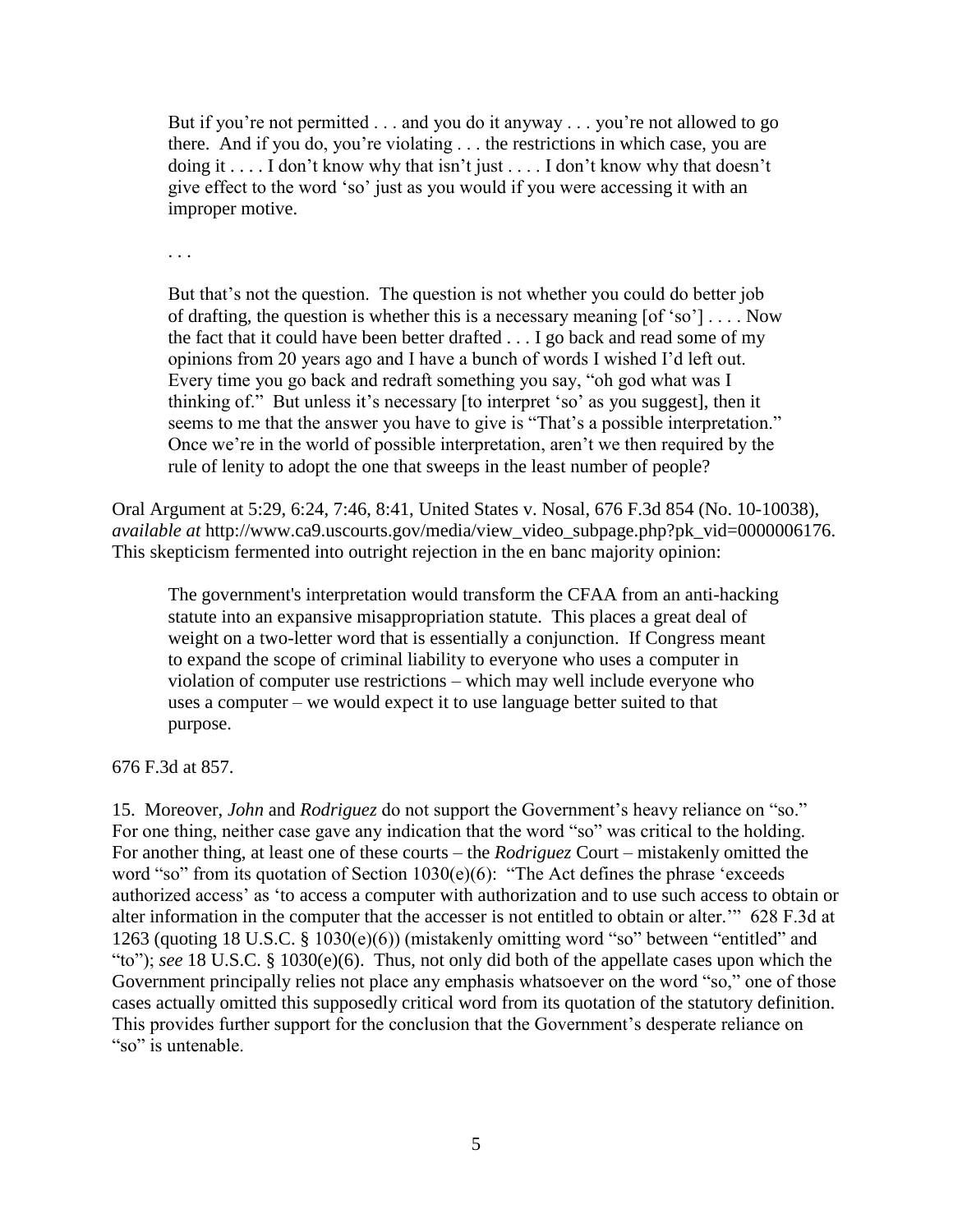16. Of the cases cited by the Government, only the Ninth Circuit panel majority in *Nosal I* bought the Government's "so" argument. *See* 642 F.3d at 785-86. That decision was promptly rejected by an overwhelming majority of the en banc *Nosal III* Court. *See* 676 F.3d at 857. What the Government's argument in this case comes down to, then, is a plea for this Court to ignore the recent, directly on point decision of an en banc United States Court of Appeals and strike out on its own, resurrecting a meritless argument that the *Nosal III* Court has persuasively laid to rest. This Court should reject this hopeless plea.

17. Additionally, contrary to the Government's assertion, the interpretation of "exceeds authorized access" offered by the Defense does not render the word "so" superfluous. In its Response, the Government asserts that "[a]lthough the defense does not address the issue, the only conclusion that can be reached is that they consider the word 'so' to be superfluous." Government Response, at 4. Even a cursory reading of the Defense Motion reveals that this statement is flatly incorrect in both respects; the Defense did address the issue, and the Defense offered an interpretation of the phrase "exceeds authorized access" that did not render "so" superfluous. The Defense continues to assert, as it did in the Defense Motion, that "Congress could just as well have included 'so' as a connector or for emphasis." *Nosal III*, 676 F.3d at 858; *see* Defense Motion, at 13 (quoting this language). This interpretation of "exceeds authorized access" does not render "so" superfluous, and it has the added benefit, conspicuously absent from the Government's interpretation, of not relying on a two-letter word to "transform the CFAA from an anti-hacking statute into an expansive misappropriation statute." *Nosal III*, 676 F.3d at 857.

18. Indeed, it is the Government's interpretation of "so," not the Defense's interpretation, that requires this Court to rewrite the clear and unambiguous language of Section 1030(e)(6). By the Government's own admission, for the Government to "prevail" this Court would need to interpret Section 1030(e)(6) to read "an individual 'exceeds authorized access' when he or she obtains or alters information that he or she is not entitled to obtain or alter *in those circumstances*." Government Response, at 4 (emphasis in original). This Court should follow the wise lead of other courts and reject the request that it pick up a legislator's pen to rewrite this statute. *See*, *e.g.*, *Walsh Bishop Assocs., Inc. v. O'Brien*, No. 11-2673 (DSD/AJB), 2012 WL 669069, at \*3 (D. Minn. Feb. 28, 2012) ("The language of [Section] 1030(a)(2) does not support the interpretation of Walsh Bishop. Instead, Walsh Bishop's interpretation requires the court to rewrite the statute to replace the phrase 'to use such access to obtain or alter information that the accesser is not entitled so to obtain or alter' with 'to use such information in a manner that the accesser is not entitled so to use.' But subsection (a)(2) is not based on use of information; it concerns access. Indeed, the language of subsection (a)(1) shows that Congress knows how to target the use of information when it intends to do so."). Therefore, the Government's "so" argument should be rejected.

19. In addition to the lack of case law in support of the Government's "clear and unambiguous" argument and its meritless "so" argument, the Government's contention that the clear and unambiguous language of Section 1030 supports its interpretation of the term "exceeds authorized access" is flawed for another reason: it fails to address the Defense's argument that the specifications in this case demonstrate that Section 1030's clear and unambiguous text favors the limited interpretation advocated by the Defense. In the Section  $1030(a)(1)$  specifications, the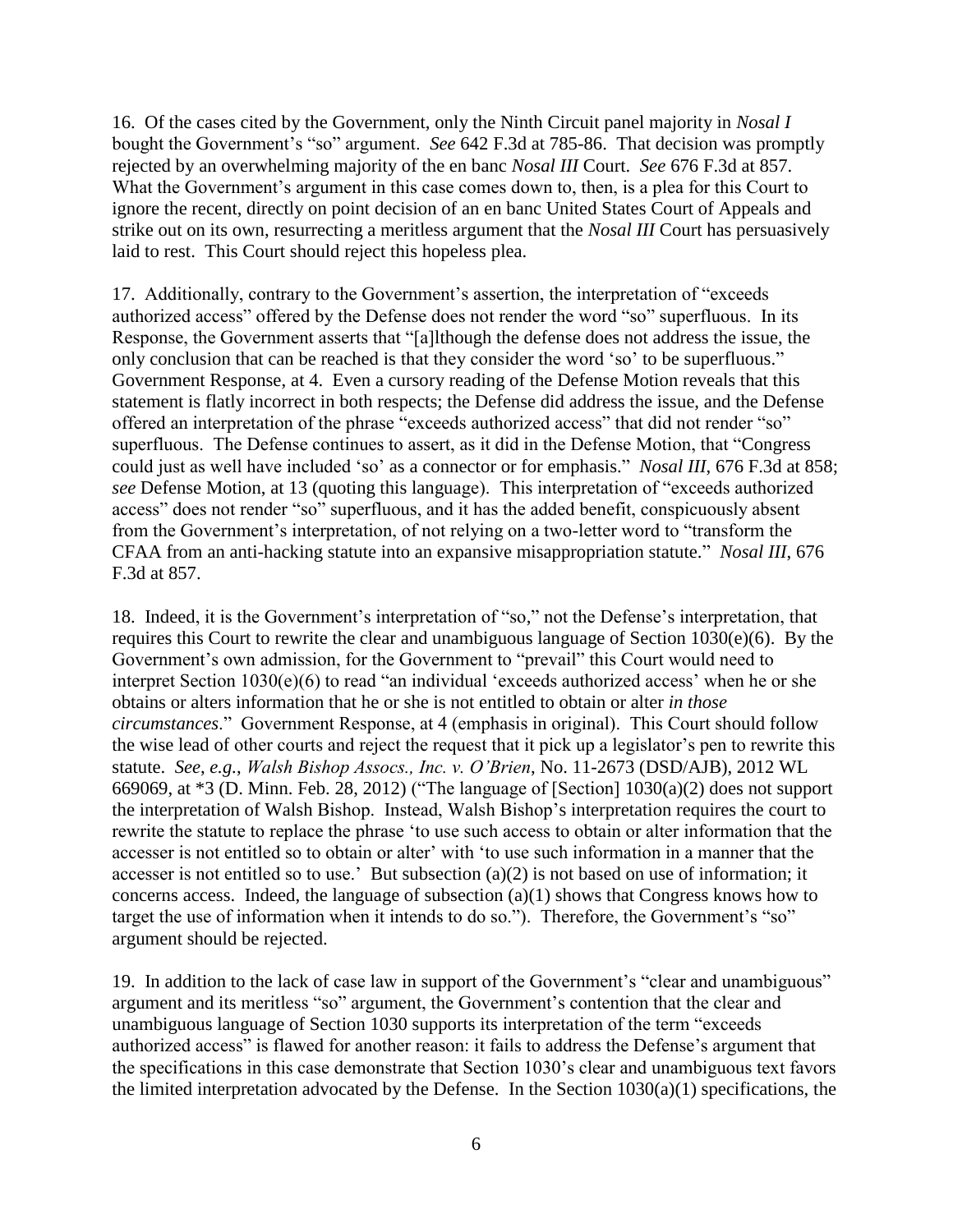Government alleges, in pertinent part, that PFC Manning "knowingly *exceeded authorized access* on a Secret Internet Protocol Router Network computer, *and by means of such conduct having obtained information* . . . ." Charge Sheet, Specification 13 (emphases supplied). It is clear from this specification that "exceeding authorized access" is different from, and a predicate to, "obtaining information."

20. However, if the term "exceeded authorized access" is interpreted as the Government suggests, the charge would be redundant and nonsensical. It would allege, in pertinent part, that PFC Manning "knowingly ["accessed that computer . . . to obtain these documents," *see* Oral Argument, Unauthenticated Transcript, 23 February 2012, pp. 71-72] on a Secret Internet Protocol Router Network computer, and by means of such conduct having obtained information . . . ." Charge Sheet, Specification 13 (alteration supplied). Thus read, the charge does not make sense since "exceeding authorized access" is conflated with obtaining documents for an improper purpose, which is the next part of the specification ("by means of such conduct having obtained information"). Thus, the exceeding authorized access cannot be the same as "obtain[ing] information" or the specification falls apart. This provides further evidence that the plain meaning of the statute is clear: Section 1030 asks only whether the accused had authorized access to the computer and information in question. It does not contemplate an inquiry into what an accused otherwise does with properly accessed information. The Government's inability to effectively respond to this argument is yet additional evidence that the Government's argument regarding the clear and unambiguous language is meritless.

21. In the end, Section 1030(a)(1) prohibits "exceeding authorized access," not "exceeding authorized use." The Government's interpretation, in conflating the concepts of "access" and "use," impermissibly attempts to punish PFC Manning for exceeding his authorized use. This cannot be done. *See Lewis-Burke Assocs. LLC v. Widder*, 725 F. Supp. 2d 187, 194 (D.D.C. 2010) ("'Exceeds authorized access' should not be confused with exceeds authorized use." (internal quotations omitted)); *Bell Aerospace Servs, Inc. v. U.S. Aero Services, Inc.*, 690 F. Supp. 2d 1267, 1272 (M.D. Ala. 2010) ("'Exceeds authorized access' should not be confused with exceeds authorized use.").

22. For these reasons and those stated in the Defense Motion, the clear and unambiguous language of the definition of "exceeds authorized access" supports the limited interpretation of that phrase: a person exceeds authorized access only when he accesses a computer with authorization and obtains or alters information on the computer that he is not entitled to obtain or alter.

## **B. The Legislative History of 18 U.S.C. Section 1030 Supports the Interpretation Advocated by the Defense**

23. To the extent this Court determines that the Government's proposed interpretation of the phrase "exceeds authorized access" is a plausible one, and thus concludes that the language of Section 1030(e)(6) is ambiguous, the legislative history of Section 1030(e)(6) and of Section 1030 as a whole supports the Defense's interpretation of "exceeds authorized access." The Government is incorrect that the 1986 Amendments to Section 1030 support its interpretation;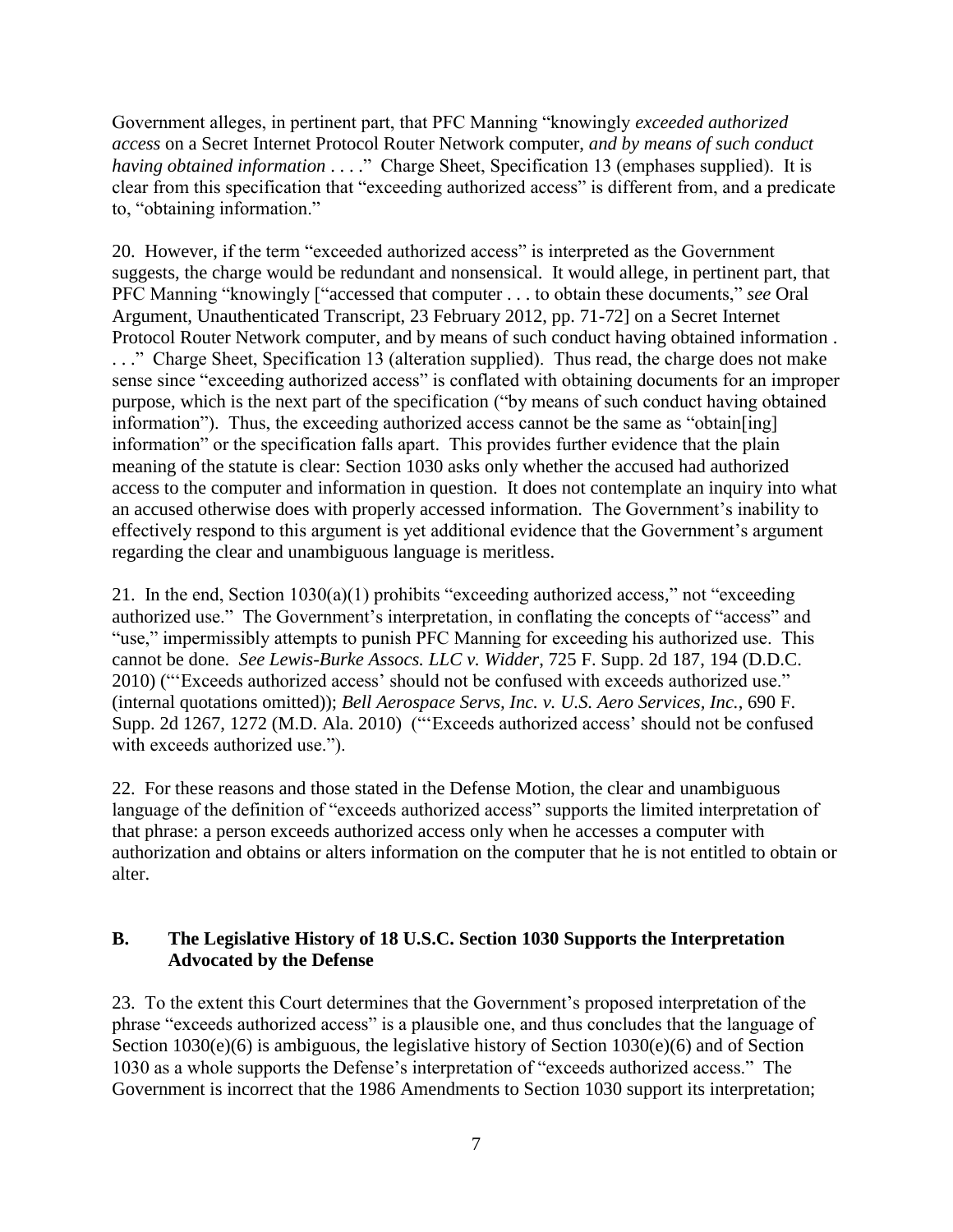indeed, it does not cite even one case stating that the legislative history lends itself to an expansive reading of "exceeds authorized access." By contrast, many of the cases cited by the Defense have concluded that the legislative history supports a limited interpretation of "exceeds authorized access" and have rejected the expansive interpretation advocated by the Government.

24. The Ninth Circuit in *Nosal III*, for example, explained that Congress's replacement of the phrase "having accessed a computer with authorization, uses the opportunity such access provides for purposes to which such authorization does not extend" with the phrase "exceeds authorized access" supported the limited interpretation of that phrase that it adopted, and further undermined the Government's proposed interpretation. 676 F.3d at 858 n.5. Along similar lines, the *Alyenikov* Court explained:

Notably, in 1986, Congress amended the CFAA to substitute the phrase "exceeds authorized access" for the phrase "or having accessed a computer with authorization, uses the opportunity such access provides for purposes to which such authorization does not extend." *See* S.Rep. No. 99–432, at 9, *as reprinted in* 1986 U.S.C.C.A.N. 2479, 2486. By enacting this amendment, and providing an express definition for "exceeds authorized access," Congress's intent was to "eliminate coverage for authorized access that aims at 'purposes to which such authorization does not extend,'" thereby "remov[ing] from the sweep of the statute one of the murkier grounds of liability, under which a [person's] access to computerized data might be legitimate in some circumstances, but criminal in other (not clearly distinguishable) circumstances that might be held to exceed his authorization." *Id.* at 21, 1986 U.S.C.C.A.N. at 2494–95.

737 F. Supp. 2d at 192 n.23. Several other courts have echoed similar sentiments. *See, e.g.*, *Walsh Bishop Assocs., Inc.*, 2012 WL 669069, at \*3 ("Further, the legislative purpose and history supports the plain meaning of the statute. Congress enacted [Section 1030] to deter 'the criminal element from abusing computer technology in future frauds.' H.R. Rep. No. 98–894, at 4 (1984), *reprinted in* 1984 U.S.C.C.A.N. 3689, 3690. As originally enacted, [Section 1030] applied to a person who (1) knowingly accessed without authorization or (2) 'having accessed a computer with authorization, uses the opportunity such access provides for purposes to which such authorization does not extend.' Pub. L. No. 98–473, § 2102, 98 Stat. 2190, 2190–91 (1984). Congress amended the statute by replacing the latter means of access with the phrase 'exceeds authorized access.' *See* Pub. L. No. 99–474, § 2, 100 Stat. 1213, 1213 (1986). The stated reason for the amendment was to 'eliminate coverage for authorized access that aims at purposes to which such authorization does not extend.' *See* S. Rep. No. 99–432, at 21 (1986), *reprinted in* 1986 U.S.C.C.A.N. 2479, 2495 (internal quotation marks omitted). As a result, Congress amended the statute to remove use as a basis for exceeding authorization."); *Condux Int'l, Inc. v. Haugum*, No. 08-4824 ADM/JSM, 2008 WL 5244818, at \*5 (D. Minn. Dec. 15, 2008) ("Had Congress [under Section 1030] intended to target how a person makes use of information, it would have explicitly provided language to that effect."); *Shamrock Foods*, 535 F. Supp. 2d at 966 ("[T]he legislative history confirms that [Section 1030] was intended to prohibit electronic trespassing, not the subsequent use or misuse of information."); *Int'l Ass'n of Machinists & Aerospace Workers v. Werner-Matsuda*, 390 F. Supp. 2d 479, 499 n.12 (D. Md. 2005) (explaining the purpose of the change in legislative language).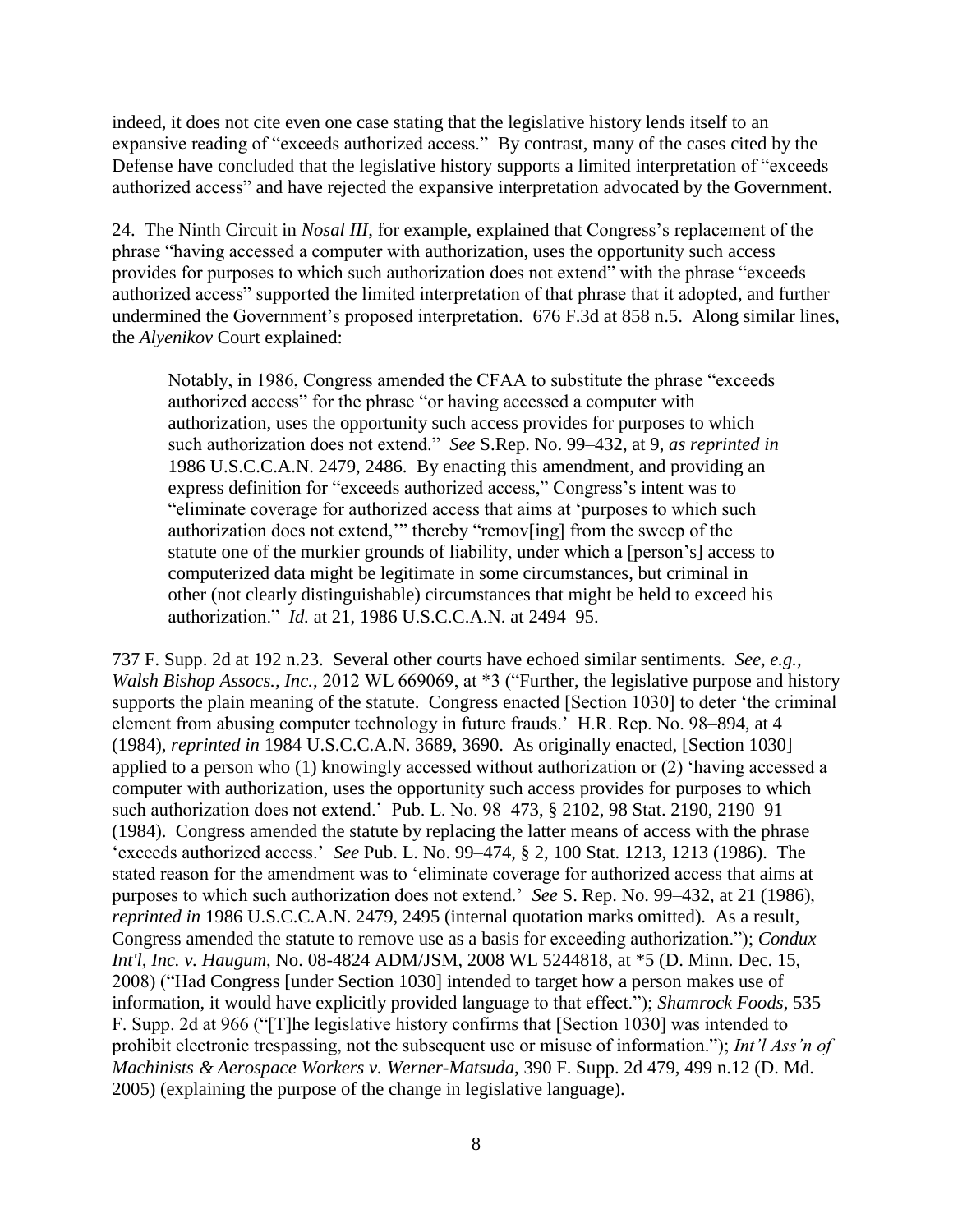25. Thus, the Government's interpretation of the legislative history has been soundly rejected by both appellate and trial courts, in both the civil and criminal context. It should be likewise rejected by this Court.

26. Accordingly, for these reasons and those stated in the Defense Motion, the legislative history of Section 1030 provides further support for the interpretation of "exceeds authorized access" advocated by the Defense and further undermines the interpretation advocated by the Government.

## **C. Case Law Supports the Interpretation Advocated by the Defense**

27. The case law interpreting the phrase "exceeds authorized access" overwhelmingly supports the limited interpretation of that phrase advanced by the Defense. The cases relied on by the Government are poorly reasoned and, not surprisingly, incorrectly decided. Moreover, the Government's vain attempt to distinguish this case from the litany of cases adopting the limited interpretation is entirely without merit. *John* and *Rodriguez*, upon which the Government places principal reliance, are emblematic of the flawed reasoning that adopts the expansive interpretation of "exceeds authorized access." Neither the *John* Court nor the *Rodriguez* Court offered any explanation – much less any plausible explanation – as to how its interpretation of "exceeds authorized access" could be squared with the plain meaning of Section 1030. As the court stated in *Aleynikov*:

[These cases] identify no statutory language that supports interpreting [Section 1030] to reach misuse or misappropriation of information that is lawfully accessed. Instead, they improperly infer that "authorization" is automatically terminated where an individual "exceed[s] *the purposes* for which access is 'authorized.'" But "the definition of 'exceeds authorized access' in [Section] 1030(e)(6) indicates that Congress did not intend to include such an implicit limitation in the word 'authorization.'"

737 F. Supp. 2d at 193 (emphasis supplied) (citations omitted).

28. The en banc *Nosal* Court further pointed out that the *Rodriguez* and *John* decisions were the product of the courts' failure to consider the broader implications of their holdings. The *Nosal III* Court explained that:

These courts looked only at the culpable behavior of the defendants before them, and failed to consider the effect on millions of ordinary citizens caused by the statute's unitary definition of "exceeds authorized access." They therefore failed to apply the long-standing principle that we must construe ambiguous criminal statutes narrowly so as to avoid "making criminal law in Congress's stead."

676 F.3d at 862-63 (quoting *United States v. Santos*, 553 U.S. 507, 514 (2008) (plurality opinion)). In short, the Defense has used far more ink in criticizing *John* and *Rodriguez* than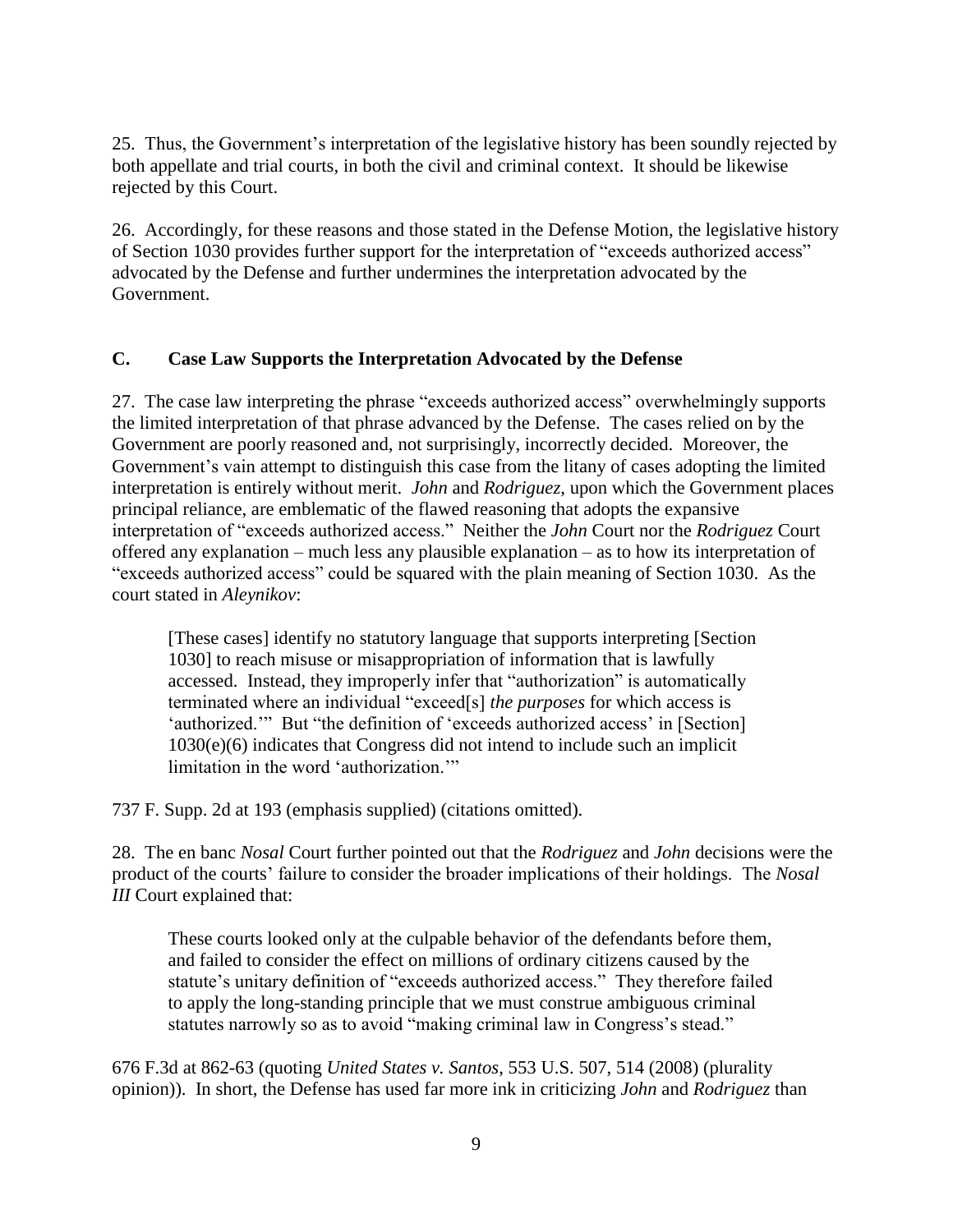those courts used in their "analysis" of the phrase "exceeds authorized access." The perfunctory discussion and short-sighted reasoning employed by the *John* and *Rodriguez* Courts should leave any court highly skeptical of the Government's expansive interpretation.

29. The only other two criminal cases identified by the Government – *United States v. Salum*, 257 F. App'x 225 (11th Cir. 2007) and *United States v. Czubinski*, 106 F.3d 1069 (1st Cir. 1997) – are even worse. These cases offer no analysis and simply state in conclusory fashion that the defendant exceeded his authorized access.

30. Understandably concerned with the dearth of quality case law supporting its position, the Government attempts to distinguish this case from the multiple authorities supporting the Defense's position. The Government asserts that the cases cited by the Defense, other than *Nosal III*, "did not consider . . . explicit purpose-based restrictions or limitations on computer access." Government Response, at 8. This argument is meritless.

31. To the extent the Government is attempting to draw a distinction between "explicit purposebased restrictions or limitations" and implicit purpose-based restrictions or limitations – and it is not at all clear what the Government means when it says "explicit" – such a distinction finds no support in Section 1030, its legislative history, or the case law interpreting it. The expansive interpretation defines exceeding authorized access in terms of the purposes for which the computer is accessed or the purposes for which the information is obtained. Under this theory, the purpose for which the computer is accessed or the information is obtained controls whether access has been exceeded. In the typical case, a defendant uses a computer to obtain information for non-business purposes, and defendant thereby exceeds authorized access. There is no basis in law or logic for distinguishing cases where there is a contractual or other "explicit" restriction on computer use for non-business purposes from cases where there is some type of agency-based restriction on computer use for non-business purposes. In either type of case, the purpose of the user in accessing the computer or obtaining the information controls whether the user has "exceeded authorized access."

32. In any event, the Government is simply wrong that the cases cited by the Defense do not involve explicit purpose-based restrictions. A simple examination of each of the cases "distinguished" by the Government reveals that each involved an explicit purpose-based restriction on the defendant's use of the computer or the information. *See Walsh Bishop Assocs., Inc.*, 2012 WL 669069, at \*4 n.4 (explicit purpose-based restriction: "the [computer-use] policy defines inappropriate use as: 'Revealing or publicizing proprietary, confidential or private information . . . Sending (upload) or receiving (download) copyrighted materials, trade secrets, proprietary information or similar materials without prior authorization . . . making unauthorized use of the intellectual property or proprietary data of ours or others.'"); *Xcedex, Inc., v. VMware, Inc.*, No. 10-3589 (PJS/JJK), 2011 WL 2600688, at \*4 (D. Minn. June 8, 2011) (explicit contractual purpose-based restriction: "According to the Amended Complaint, the 2009 Work Order 'confirmed that Xcedex [plaintiff] would deliver authorization to access and use its X Factor software as a service' but limited such access and use to '4,000 devices and licenses.'"); *Aleynikov*, 737 F. Supp. 2d at 175 (explicit contractual purpose-based restriction: "Goldman [the employer] also limits access to the Trading System's source code only to Goldman employees who have reason to access that source code, such as the programmers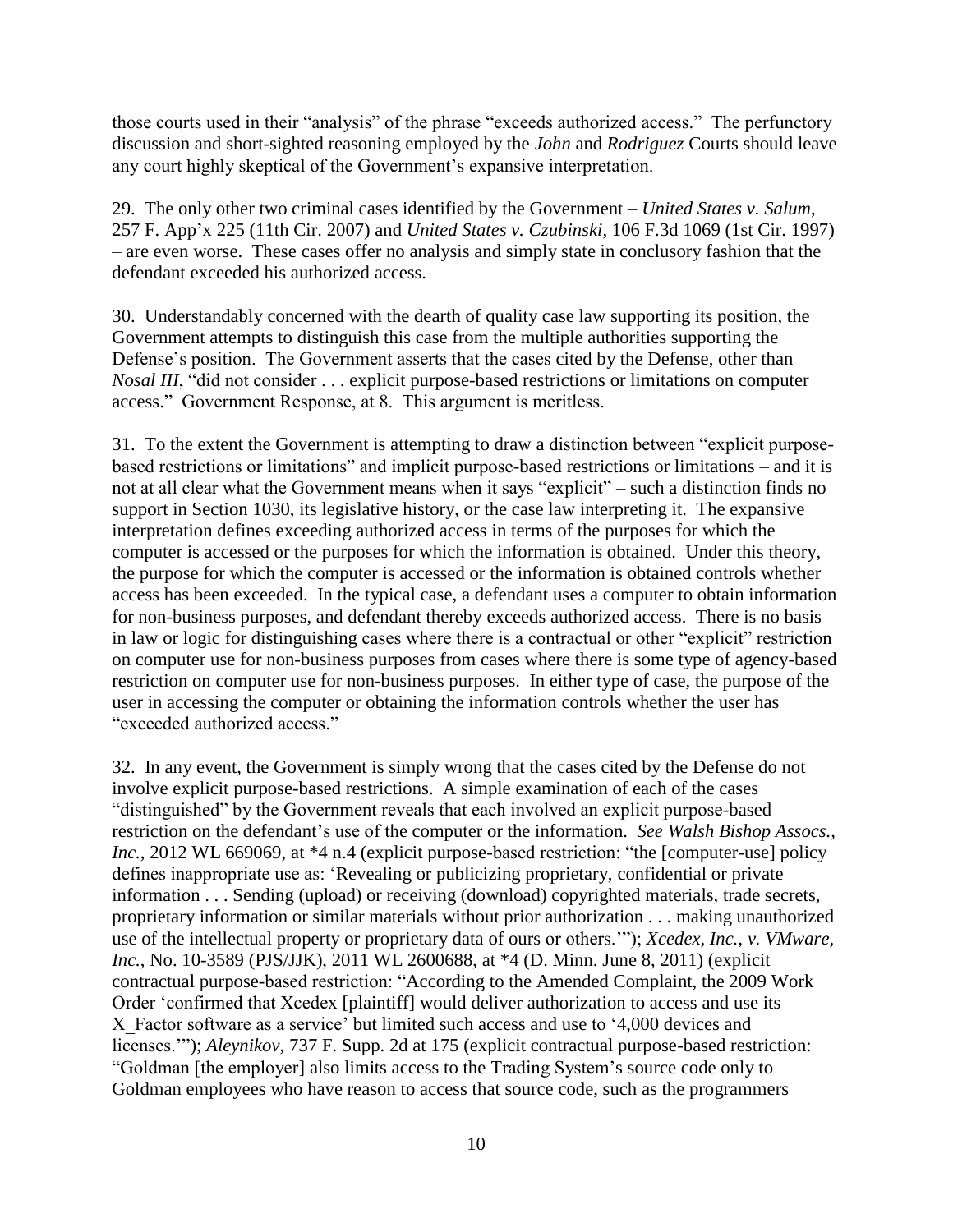working on the Trading System."); *Int'l Ass'n of Machinists & Aerospace Workers*, 390 F. Supp. 2d 479, 498 (explicit contractual purpose-based restriction: "Defendant Werner-Matsuda signed a Registration Agreement stipulating not to use the information provided through VL lodge for any purpose that would be contrary to the policies and procedures established by the [IAM] Constitution."). The same can be said for the other cases cited in the Defense motion. In short, the purpose-based restrictions in the cases cited in the Defense Motion are no different in kind from the purpose-based restriction that the Government contends existed in this case.

33. More importantly, the Government's confusion on this point should not draw attention away from the ultimate inquiry. Any type of purpose-based restriction, whether explicit or implicit, focuses on the defendant's *use* of the computer or information (e.g. is the defendant using the computer or obtaining the information for non-business purposes?). Section 1030(e)(6), however, makes clear that the inquiry should be directed to the user's *access* to that computer and information (e.g. is the user accessing information to which his authorization does not extend?). *See Lewis-Burke Assocs. LLC*, 725 F. Supp. 2d at 194 ("'Exceeds authorized access' should not be confused with exceeds authorized use." (internal quotations omitted)); *Bell Aerospace Servs, Inc.*, 690 F. Supp. 2d at 1272 ("'Exceeds authorized access' should not be confused with exceeds authorized use."). Therefore, any purpose-based restriction theory should be rejected as untenable.

34. Accordingly, for these reasons and those stated in the Defense Motion, the overwhelming majority of the persuasive case law on the interpretation of the phrase "exceeds authorized access" supports the interpretation advanced by the Defense: a person exceeds authorized access only when he accesses a computer with authorization and obtains or alters information on the computer that he is not entitled to obtain or alter.

## **D. The Rule of Lenity Requires That "Exceeds Authorized Access" Be Read in Its Narrow Sense**

35. The Defense continues to maintain that the clear and unambiguous language of Section 1030 supports the limited interpretation of "exceeds authorized access." Only if this Court determines that the Government's expansive interpretation is plausible, and that Section 1030 is therefore ambiguous, must this Court consider the rule of lenity. If this Court does determine that Section 1030's definition of "exceeding authorized access" is ambiguous, the rule of lenity is one of the many factors that, along with Section 1030's legislative history, well-established principles of statutory construction, case law interpreting the phrase "exceeding authorized access" and the academic commentary on Section 1030, supports the conclusion that the Defense's limited interpretation is more appropriate than the Government's. The Government's formulaic invocation of a "grievous ambiguity" standard, with no analysis of the ambiguity that would be present in this case if both the limited and expansive interpretations of "exceeding authorized access" are permissible, provides the Government with no relief. The ambiguity that results if both the Defense's and the Government's interpretations are plausible is surely grievous enough to warrant application of the rule of lenity.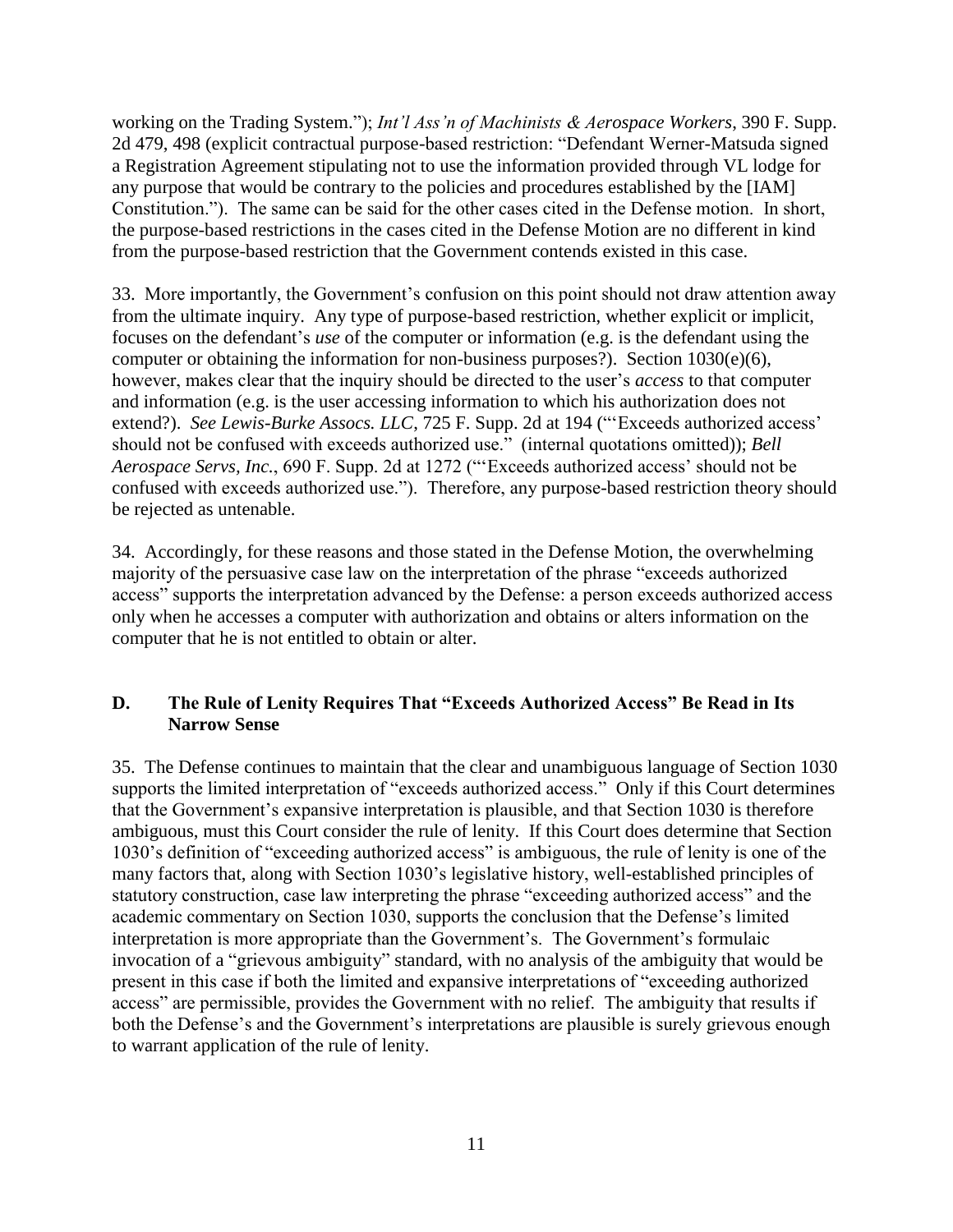36. At the outset, it should be noted that the Government has cited no case from a military court that applies the "grievous ambiguity" standard for the rule of lenity. *See* Government Response, at 8-9. The Defense's research revealed no military decision even using the words "grievous" and "ambiguity," or some variant of those terms, in the same sentence. Moreover, a careful look at Supreme Court precedent suggests that the Court does not actually use a "grievous" ambiguity standard and that the expression is only referred to in passing.<sup>4</sup> Nonetheless, even assuming, *arguendo*, that the "grievous ambiguity" standard articulated in the Government's Response is the controlling standard for the rule of lenity, the rule of lenity should still be applied in this case if the Court determines that both interpretations of "exceeds authorized access" are plausible.

37. Under *Barber v. Thomas*, 130 S. Ct. 2499 (2010) and *Muscarello v. United States*, 524 U.S. 125 (1998), the two cases cited by the Government for the "grievous ambiguity" standard, *see* Government Response, at 8-9, a "grievous ambiguity" exists where "the Court must simply guess as to what Congress intended." *Barber*, 130 S. Ct. at 2508-09 (internal quotations omitted); *see Muscarello*, 524 U.S. at 138-39.

38. In its Response, the Government has simply mouthed this standard and asserted, in conclusory fashion, that no grievous ambiguity exists. *See* Government Response, at 8-9. Upon closer inspection, however, it becomes clear that if this Court concludes that both interpretations of "exceeds authorized access" that have been advanced by the parties are permissible, Section 1030 does contain the requisite "grievous ambiguity."

39. The Supreme Court's decision in *Muscarello* provides an apt example of why this is so. In *Muscarello*, the issue was "whether the phrase 'carries a firearm' [used in 18 U.S.C. Section  $924(c)$  is limited to the carrying of firearms on the person." 524 U.S. at 126. In resolving this issue, the Court concluded that the term "carry" had an ordinary meaning and that Congress intended for that ordinary meaning to govern the phrase "carries a firearm." *Id.* at 127-131. This ordinary meaning supported the Government's interpretation and undermined the defendants' interpretation. *See id.* Additionally, the Court noted that the question had not perplexed the courts of appeals; instead, those courts were in unanimous agreement that the ordinary meaning of the term "carry" applied to Section 924(c). *Id.* at 131-32. These factors led the Court to conclude that its decision was "based on much more than a 'guess as to what Congress intended,' and [that] there [was] no 'grievous ambiguity[.]'" *Id.* at 139.

40. This case, by contrast, possesses none of the factors identified by the Court in *Muscarello*. For one thing, to the extent there is a commonly understood, ordinary meaning of "exceeds authorized access" the Defense submits that it favors the limited interpretation. Certainly the Government cannot claim that its expansive interpretation, which conflates the concepts of "access" and "use," *see* Argument, Part A, *supra*, is supported by any commonly understood, ordinary meaning of "exceeds authorized *access*," if such an ordinary meaning exists. Thus,

 $\overline{a}$ 

<sup>&</sup>lt;sup>4</sup> In a search of Supreme Court case law, there were 7 cases that referred to "grievous ambiguity" in reference to the rule of lenity. Most of these 7 cases simply cross-referenced each other. By contrast, there were 72 Supreme Court cases that did not use the grievous ambiguity standard when applying the rule of lenity. These cases articulated the doctrine as some variation of the following: "The rule of lenity requires ambiguous criminal laws to be interpreted in favor of the defendants subjected to them." *See United States v. Santos,* 553 U.S. 507, 514 (2008) (plurality opinion). Moreover, as discussed, military courts have not adopted a "grievous ambiguity" standard.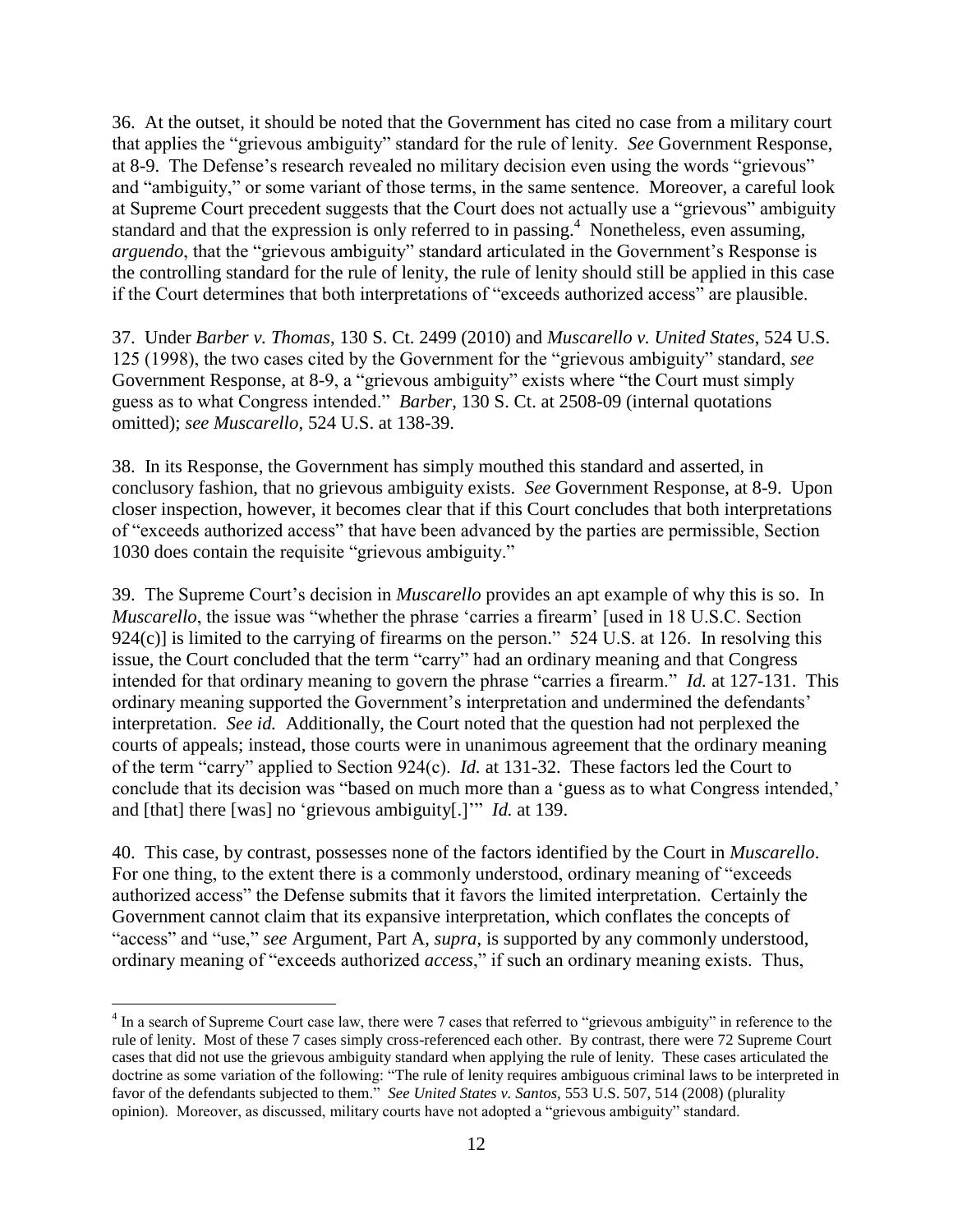unlike in *Muscarello*, the Government's interpretation is not supported by the ordinary meaning of the phrase under examination. Also, far from being uniform on this issue, most courts of appeals have not addressed the issue of the proper interpretation of the phrase "exceeds authorized access" under Section 1030. The few that have examined the issue have come to widely divergent results. *Compare Nosal III*, 676 F.3d at 863-64 (adopting limited interpretation), *with John*, 597 F.3d 263 (adopting expansive interpretation), *and Rodriguez*, 628 F.3d 1258 (same); *see also Ajuba Intern., L.L.C. v. Saharia*, No. 11-12936, 2012 WL 1672713, at \*10 (E.D. Mich. May 14, 2012) ("The parties' dispute reflects a nationwide split of authority concerning the proper interpretation of the terms 'without authorization' and 'exceeds authorized access.'). Therefore, if both the expansive interpretation and the limited interpretation of "exceeds authorized access" are permissible then, with a circuit split and no ordinary meaning supporting the Government's interpretation, courts are left to simply venture a guess as to what Congress intended the phrase to mean. Thus, the requisite "grievous ambiguity" exists.

41. Moreover, the difference between the conduct that is punishable under the two interpretations of "exceeding authorized access" is hardly academic. As discussed elsewhere, *see* Defense Motion, at 21-24; *see also* Argument Part E, *infra*, a staggering amount of conduct is punishable under the expansive interpretation that would not be punishable under the limited interpretation. This wide gulf between the conduct that is punishable under the varying interpretations is even further evidence of the "grievous ambiguity" that exists.

42. Indeed, this was precisely the concern that led the *Nosal III* Court to rely, at least in part, on the rule of lenity in reaching its conclusion. The *Nosal III* Court explained that, given the wide range of conduct made punishable under the Government's interpretation of "exceeds authorized access," the rule of lenity should be invoked:

In *United States v. Kozminski,* 487 U.S. 931, 108 S.Ct. 2751, 101 L.Ed.2d 788 (1988), the Supreme Court refused to adopt the government's broad interpretation of a statute because it would "criminalize a broad range of day-to-day activity." *Id.* at 949, 108 S.Ct. 2751. Applying the rule of lenity, the Court warned that the broader statutory interpretation would "delegate to prosecutors and juries the inherently legislative task of determining what type of . . . activities are so morally reprehensible that they should be punished as crimes" and would "subject individuals to the risk of arbitrary or discriminatory prosecution and conviction." *Id.* By giving that much power to prosecutors, we're inviting discriminatory and arbitrary enforcement.

We remain unpersuaded by the decisions of our sister circuits that interpret the CFAA broadly to cover violations of corporate computer use restrictions or violations of a duty of loyalty. *See United States v. Rodriguez,* 628 F.3d 1258 (11th Cir.2010); *United States v. John,* 597 F.3d 263 (5th Cir.2010); *Int'l Airport Ctrs., LLC v. Citrin,* 440 F.3d 418 (7th Cir.2006). These courts looked only at the culpable behavior of the defendants before them, and failed to consider the effect on millions of ordinary citizens caused by the statute's unitary definition of "exceeds authorized access." They therefore failed to apply the long-standing principle that we must construe ambiguous criminal statutes narrowly so as to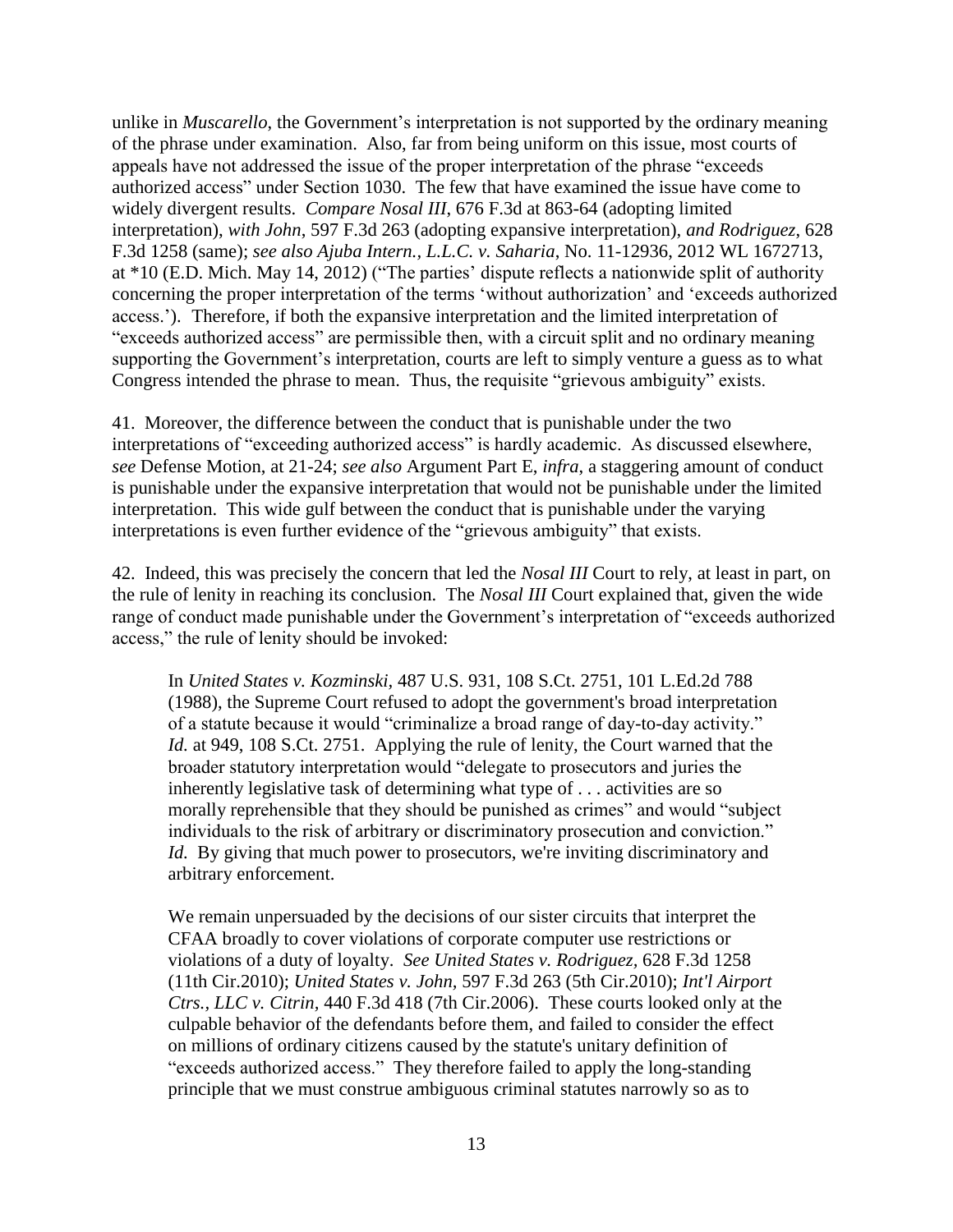avoid "making criminal law in Congress's stead." *United States v. Santos,* 553 U.S. 507, 514, 128 S.Ct. 2020, 170 L.Ed.2d 912 (2008).

676 F.3d at 862-63.

43. Therefore, for these reasons and those articulated in the Defense Motion, this Court should, if it determines that Section 1030(e)(6) is ambiguous, apply the rule of lenity and adopt the limited interpretation of "exceeds authorized access" advocated by the Defense.

# **E. The Government Profoundly Misunderstands the Defense's Vagueness Discussion**

44. Of all the meritless arguments made in the Government's Response, the most glaring is the Government's response to the Defense's vagueness discussion. Whether it honestly misunderstood the Defense's argument or attempted to use its void-for-vagueness response as a red herring, the Government mistakenly focuses on PFC Manning's standing to make a void-forvagueness claim. In so doing, the Government offers no response to the Defense's real argument concerning the vagueness of one provision of Section 1030: because the interpretation of "exceeds authorized access" chosen by a court applies to *all* provisions of Section 1030 in which that phrase is used and because the Government's expansive interpretation would render one of those provisions unconstitutionally vague, *as a matter of statutory construction*, this Court must adopt the narrower interpretation to save Section 1030's constitutionality.

45. In the event that the Defense Motion was at all unclear on this point, the Defense now reiterates that the vagueness section of its Motion, *see* Defense Motion, at 21-24, was *not* making a void-for-vagueness challenge to Section 1030(a)(1), or any other subsection of Section 1030, on PFC Manning's behalf. Rather, the Defense was merely illustrating the vagueness problems that the Government's interpretation would pose for one provision of Section 1030. And since the interpretation of "exceeds authorized access" chosen by a court in *any* Section 1030 prosecution must apply to *all* provisions of Section 1030 using that phrase, the Court must, as a matter of statutory construction, consider the vagueness issues the Government's interpretation poses in selecting the proper interpretation of the phrase. When the Defense's argument is viewed in this appropriate light, the Government's discussion of which provisions of Section 1030 PFC Manning does and does not have standing to challenge on vagueness grounds is nonresponsive to the Defense's argument and entirely beside the point.

46. In the course of discussing PFC Manning's standing to raise a vagueness challenge, the Government asserts the following: "An interpretation of a phrase under  $\S 1030(a)(1)$  that may lead to absurd results under another provision of § 1030 is irrelevant to the issues before this Court." Government Response, at 9. This statement could not be further from the truth.

47. It is a bedrock principle of statutory construction that "identical words and phrases within the same statute should normally be given the same meaning." *Powerex Corp. v. Reliant Energy Servs., Inc.*, 551 U.S. 224, 232 (2007); *see Nosal III*, 676 F.3d at 859 (quoting this language). This principle makes manifest that the interpretation given to "exceeds authorized access" under any provision of Section 1030 must also be given to all other provisions of Section 1030 where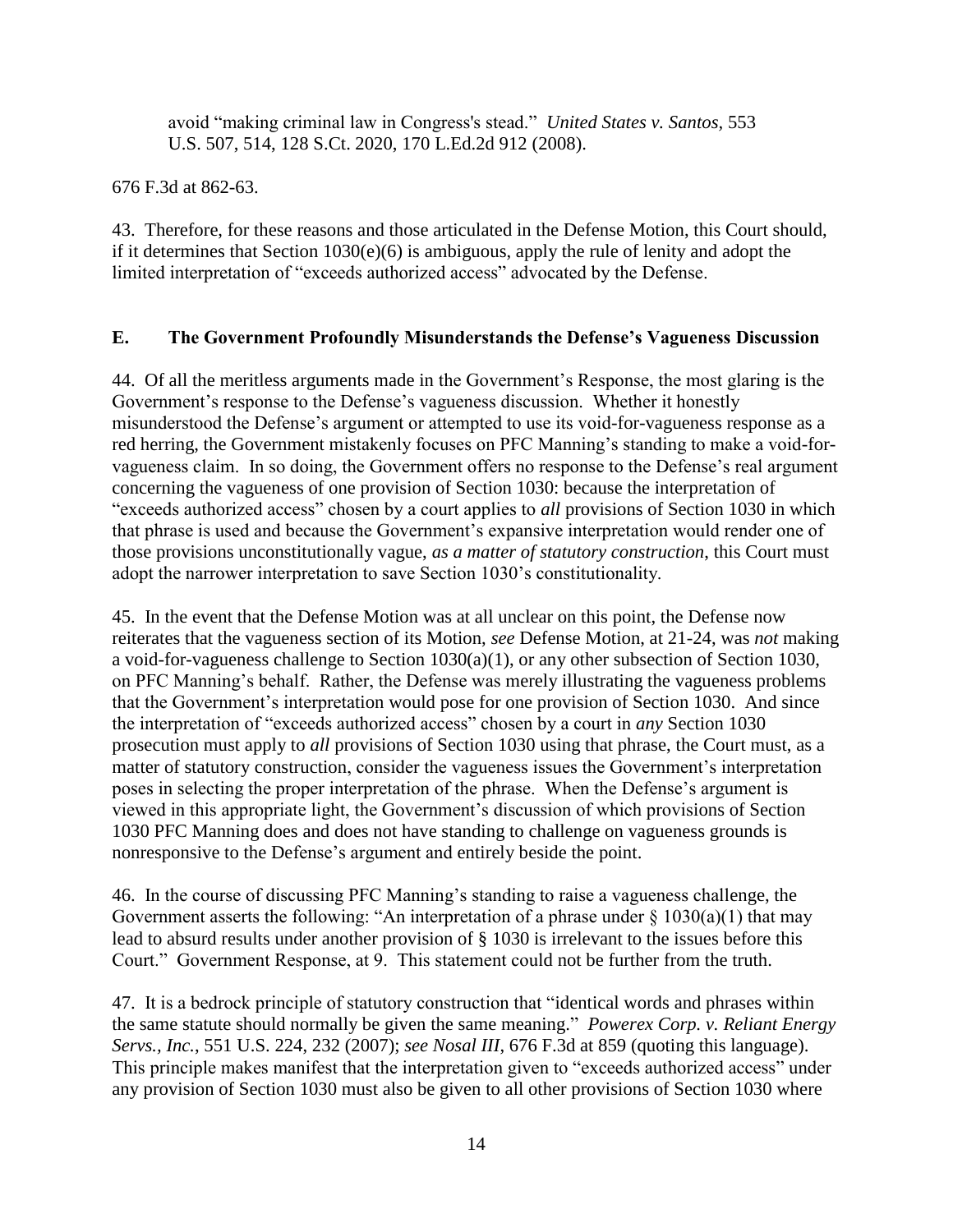this phrase appears. *See Nosal III*, 676 F.3d at 859. Additionally, the Government has helpfully cited *Corley v. United States*, 556 U.S. 303 (2009), a case which supports the Defense's position. In *Corley*, the Court discussed "one of the most basic interpretative canons, that '[a] statute should be construed so that effect is given to all its provisions, so that no part will be inoperative or superfluous, *void* or insignificant.'" 556 U.S. at 314 (quoting *Hibbs v. Winn,* 542 U.S. 88, 101 (2004)) (emphasis supplied). In *Corley*, the Court found that "[t]he fundamental problem with the Government's reading of [the subsection at issue] is that it renders [another subsection] nonsensical and superfluous." *Id.* at 314. Thus, *Corley* recognizes that an interpretation of a certain provision of a statute must be reconciled with what that interpretation would mean for another section of that same statute.

48. Taken together, the principles of statutory construction identified in *Powerex Corp.* and *Corley* readily demonstrate why the Government's above-quoted assertion that is utterly baseless and flatly incorrect: where, as here, a statute uses identical words and phrases within a statute (such that those identical words and phrases must be given the same meaning), a court may not construe a provision in that statute in a way that renders any provision of it void. *See Corley*, 556 U.S. at 314; *Powerex Corp.*, 551 U.S. at 232. The Government's suggestion that "[a]n interpretation of a phrase under  $\S$  1030(a)(1) that may lead to absurd results under another provision of § 1030 is irrelevant to the issues before this Court[,]" Government Response, at 9, completely ignores these fundamental principles.

49. Remarkably, the Government's statement perfectly mirrors the discredited argument of the government in *Nosal III*:

The government argues that our ruling today would construe "exceeds authorized access" only in subsection  $1030(a)(4)$ , and we could give the phrase a narrower meaning when we construe other subsections. This is just not so: Once we define the phrase for the purpose of subsection  $1030(a)(4)$ , that definition must apply equally to the rest of the statute pursuant to the "standard principle of statutory construction . . . that identical words and phrases within the same statute should normally be given the same meaning." *Powerex Corp. v. Reliant Energy Servs., Inc.,* 551 U.S. 224, 232, 127 S.Ct. 2411, 168 L.Ed.2d 112 (2007). The phrase appears five times in the first seven subsections of the statute, including subsection 1030(a)(2)(C). *See* 18 U.S.C. § 1030(a)(1), (2), (4) and (7). Giving a different interpretation to each is impossible because Congress provided a *single* definition of "exceeds authorized access" for all iterations of the statutory phrase. *See id.* § 1030(e)(6). Congress obviously meant "exceeds authorized access" to have the same meaning throughout [S]ection 1030. We must therefore consider how the interpretation we adopt will operate wherever in that section the phrase appears.

676 F.3d at 859 (emphasis in original). This point was also clearly stated in the Defense Motion. *See* Defense Motion, at 22-23 n.12.

50. At bottom, the Government is, through a misplaced focus on PFC Manning's standing to raise a *vagueness challenge*, inviting this Court to ignore well-established principles of *statutory*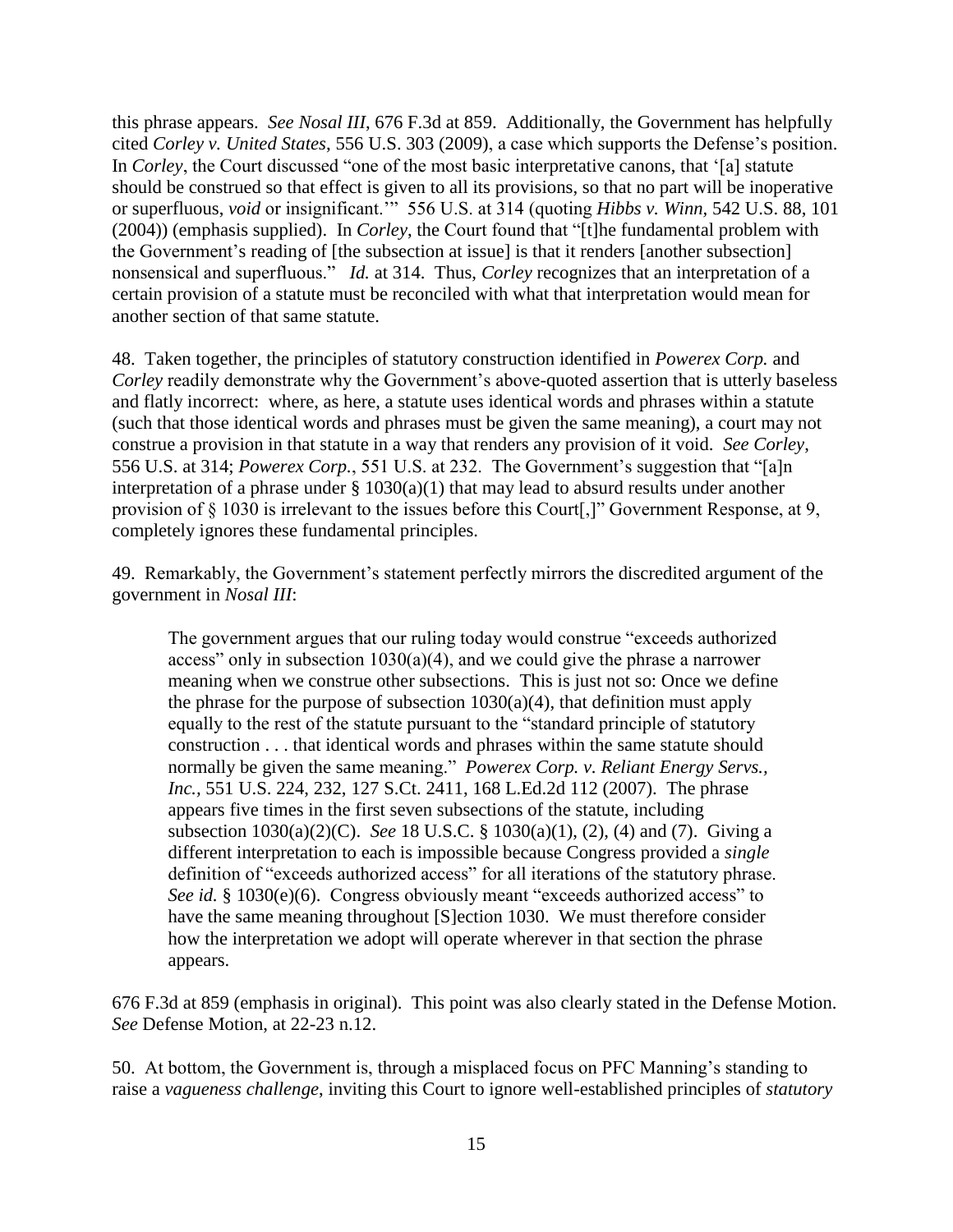*construction* in determining which interpretation of the phrase "exceeds authorized access" to adopt. This Court should, based on the principles of *Corley* and *Powerex Corp.* and for the reasons stated in *Nosal III*, decline that invitation.

51. Therefore, the fact that a particular interpretation of "exceeds authorized access" could render another provision of Section 1030 unconstitutionally vague is indeed relevant to this Court's inquiry into the proper interpretation of that phrase. In the Defense Motion, the Defense identified several reasons why the expansive interpretation of "exceeds authorized access" would render Section 1030(a)(2)(C) unconstitutionally vague. The Government has offered no rebuttal to this argument; it instead focused on what it erroneously perceived as an obstacle to the Court's consideration of the arguments (i.e. PFC Manning's standing to raise a vagueness challenge). The Defense will therefore not repeat the many unopposed arguments as to why the expansive interpretation of "exceeds authorized access" renders Section 1030(a)(2)(C) unconstitutionally vague.

52. However, now that the Government has finally specified its theory of "exceeds authorized access" – namely, that the warning banner on a Government computer stating that the computer is to be used for Government-authorized use only constitutes an explicit purpose-based restriction on access, *see* Government Response, at 1-2 – a brief comment on the vagueness concerns for users of Government computers is warranted. This theory clearly implicates the constitutional vagueness concerns specified in the Defense Motion. Warning banners like the one referenced by the Government in its Response, *see id.*, are commonplace for Government computers. If a Soldier lawfully accesses a Government computer displaying a warning banner of this type, but then checks his or her personal email, or sports scores, or any of the other countless trivial things people do on their computers in a day's work, the Soldier will have committed a federal offense under Section 1030(a)(2)(C) if the Government's interpretation is accepted. How can a Soldier be expected to know that his occasional innocent use of his computer for some trivial personal purpose could lead to his court-martial? Indeed, the void-forvagueness doctrine was meant to prohibit enforcement of offenses with such serious notice deficiencies. Moreover, any assertion that the prosecuting authorities would never charge a Soldier for such minor misconduct cannot cure the constitutional violation. *See United States v. Stevens*, \_\_\_ U.S. \_\_\_, 130 S.Ct. 1577, 1591 (2010) ("We would not uphold an unconstitutional statute merely because the Government promised to use it responsibly.").

53. Therefore, because the Government's interpretation of "exceeds authorized access" renders Section 1030(a)(2)(C) unconstitutionally vague, it cannot be adopted by this Court for any provision of Section 1030. *See Corley*, 556 U.S. at 314; *Powerex Corp.*, 551 U.S. at 232; *Nosal III*, 676 F.3d at 859. Accordingly, sound principles of statutory construction require that this Court adopt the Defense's interpretation of this phrase.

## **CONCLUSION**

54. For the reasons articulated above and in the Defense Motion, the Defense requests this Court